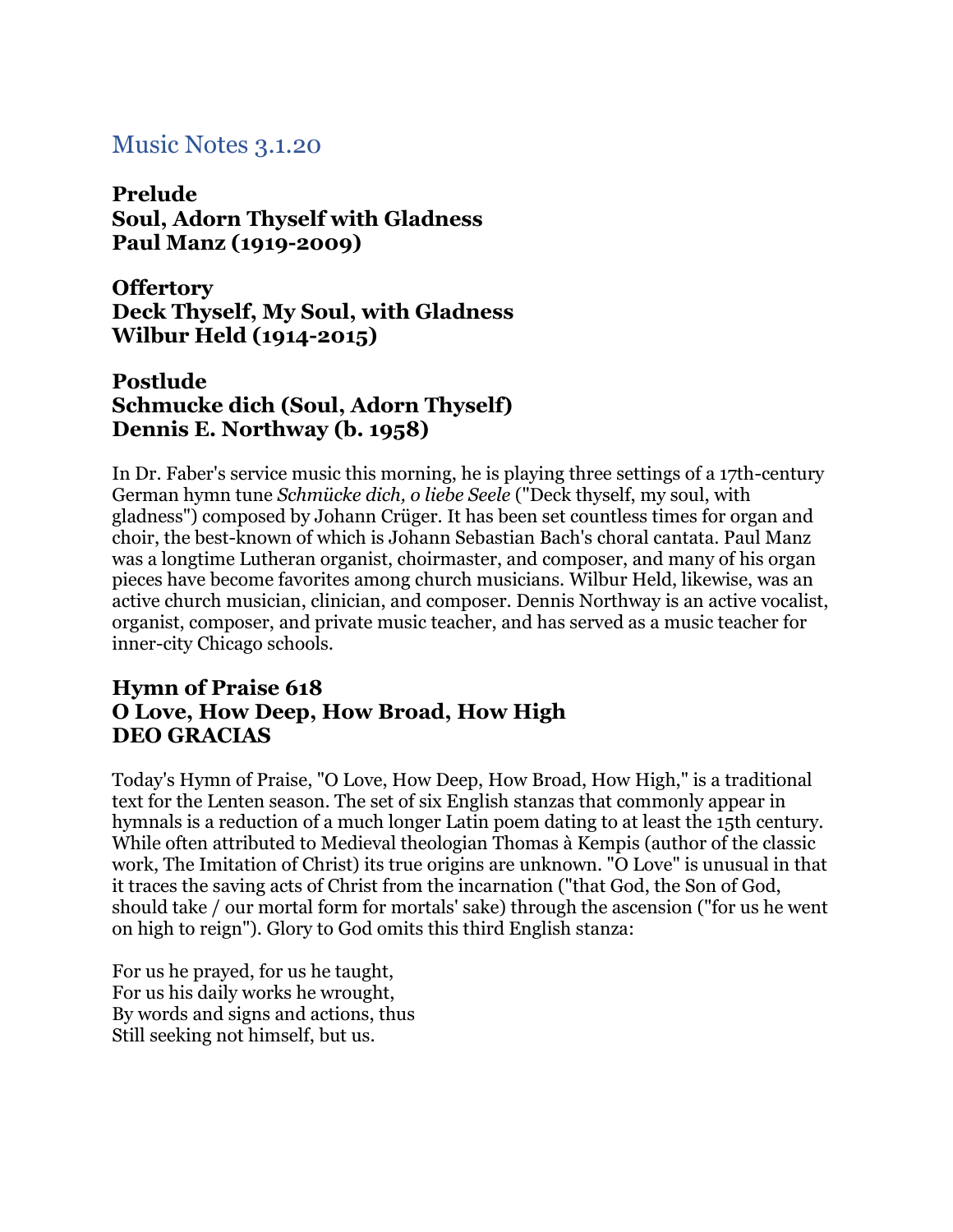The last stanza is a doxology, or a short verse of praise to God, and we will use it as our regular doxology during Lent. The tune DEO GRACIAS is set in a minor key, but is not sad or dreary in the least, and frames this beautiful text with strength and dignity.

# **Response of Praise 433 Sign Us with Ashes PHOENIX**

This is a contemporary hymn by Mary Louise Bringle, Professor of Philosophy and Religious Studies and Chair of the Humanities Division at Brevard College, and the chair of the *Glory to God* hymnal committee. We sang the full text on Ash Wednesday, and will use one stanza in lieu of a Gloria each week during Lent.

## **Anthem My Shepherd Will Supply My Need Arr. Howard Helvey (b. 1968)**

Helvey's setting of the hymn tune RESIGNATION is a beautiful and thoughtful companion to Isaac Watts' paraphrase of Psalm 23. Listen for the tempo change before the second stanza, when the men sing "When I walk through the shades of death / thy presence is my stay," and the subsequent shift back to the original tempo and declamatory accompanying chords underscoring the confidence in the words "The sure provisions of my God / attend me all my days."

# **Hymn of Preparation 729 Lord, I Want to Be a Christian I WANT TO BE A CHRISTIAN**

This African-American spiritual is a perfect text for Lent I; simple, introspective, prayerful.

# **Doxology 618 O Love, How Deep, How Broad, How High (stanza 5) DEO GRACIAS**

## **Hymn of Commitment 757 Today We All Are Called to Be Disciples KINGSFOLD**

From *The Presbyterian Hymnal Companion* (1993):

*Kenn Carmichael was head of the theater department at Purdue University (1931-43). From 1943-46, Carmichael served in the U.S. Navy, where he made training films. After his enlistment ended, Carmichael taught at City College, Los Angeles (1947-54), and then joined Film Production International producing films for denominational stewardship campaigns.*